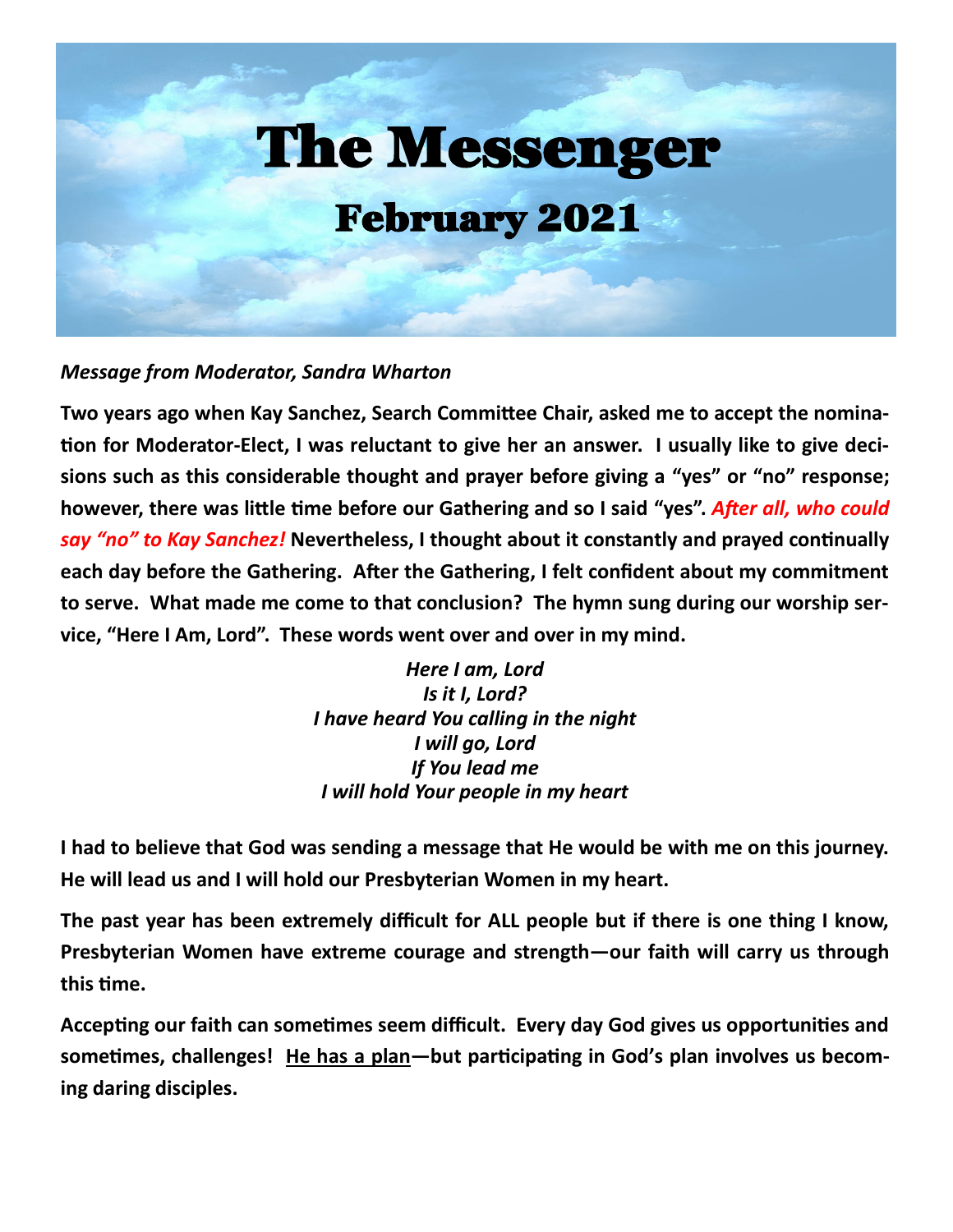

**What is a "daring disciple"? It's someone who follows Jesus in thought, word and deed! God is asking each of us to accept our own individual faith challenges...to make a commitment. As we approach the year ahead, I would ask each of you to step forward and become a daring disciple—don't be afraid of stepping out of your comfort zone—LISTEN to** 

**what God is asking of you, allow the Holy Spirit to guide you and be a daring disciple.**

**The Spirit gives us the courage to do God's work. AND, I want us ALL to have a relationship with, and to be a team with the Lord. So when called upon, I hope you will know that God is with us on our journey—a journey of doing God's will for others.**

# *SO NOW…"LIFT YOUR HEARTS TO GOD AND BUILD YOUR FAITH"*

**Build each other up and encourage other women—help women of all ages reach upward to a deeper relationship with Christ; reach inward to one another in love and fellowship; and reach outward to our community and world in service. Through prayer, Bible study and fellowship, we are nurtured and empowered to be His light as we serve our families, our church and our community.**

**I am reminded of a wonderful "red haired" lady that I first met in the mid-to-late 1970's in my church (Cypress Lake Presbyterian Church). Ellen Williams was a feisty little lady and a faithful servant of our Lord. In 1983, she was our Presbytery PW Moderator. I was soaking up everything I could from Ellen to learn about our PW. She taught me so much– she "TOUCHED ME" and she will always have a special place in my heart.**

*Think of that special lady in your church that has touched you.*

**Today, I am asking you to "REACH OUT AND TOUCH ONE OTHER WOMAN" this year to join our PW. Look around your congregation, share Christ's love and befriend someone– take her to your Bible study or a Gathering. GO FORTH WITHOUT FEAR AND TRUST IN THE LORD.**

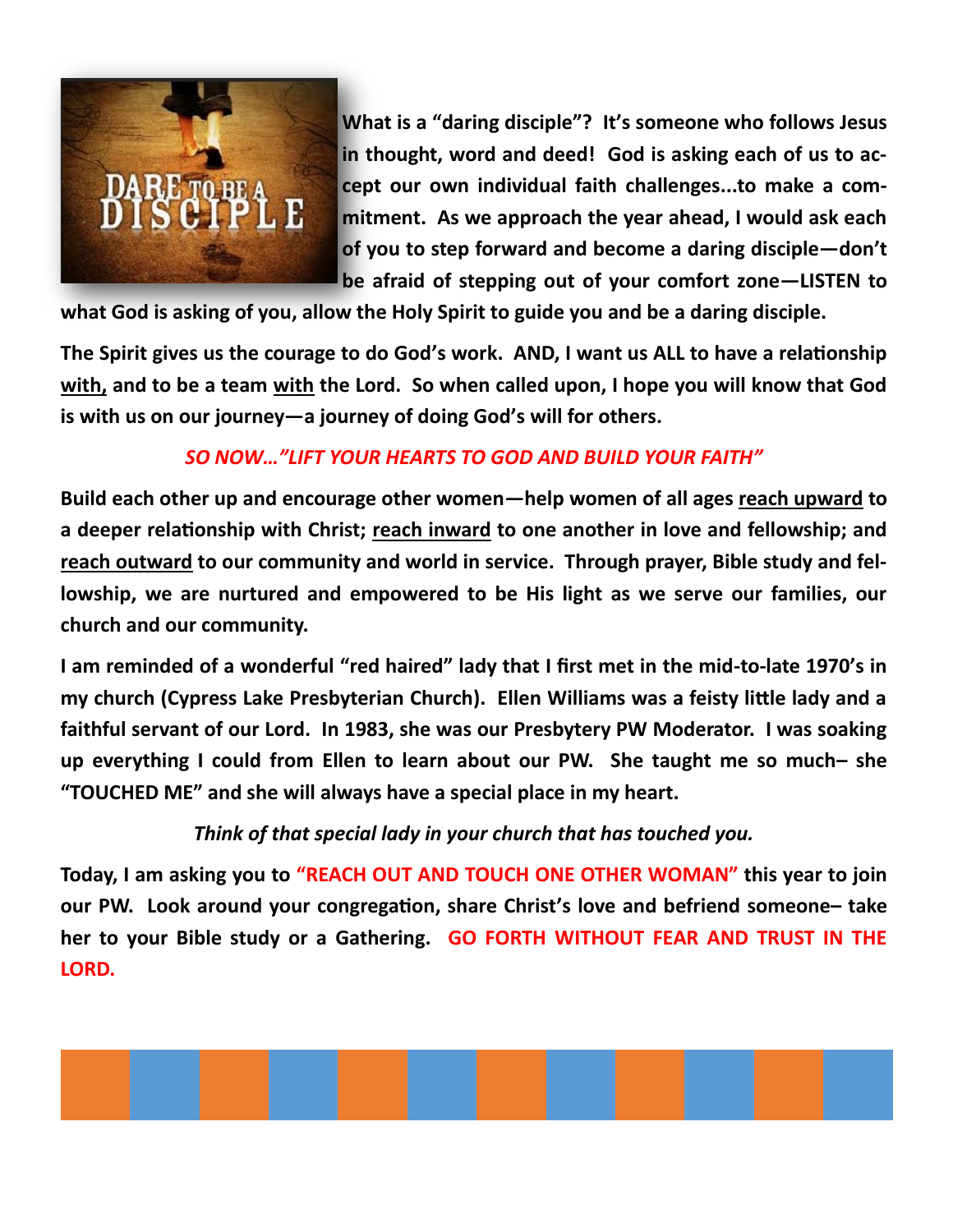# Appreciation

*From Out-Going Moderator, Barbara Borderieux*

**Thank you so much for allowing me to serve as moderator these last two years. It would not have been possible to do the things we have done without your help and God's guidance. It has been a privilege to represent Peace River Presbytery PW on the South Atlantic Synod PW Coordinating Team. I look forward to continuing my involvement with Presbyterian women and to supporting the Peace River PW in the future.**

**Before I close, I want to extend a big thank you to Kay Sanchez and Nancy Shimandle for their many years of dedicated service as part of our Peace River Coordinating Team. Kay has served faithfully as cluster leader for District 2, and for awhile, for District 1 as well. In addition, she served as the Search Committee Chair.**

**Nancy Shimandle has served our CT as treasurer for the past five years with honor and dedication. God Bless Kay and Nancy for all their hard work, fellowship and support.**



# *Report on the Peace River Presbytery Annual Gathering*

**The 31st Annual Gathering was held on Saturday, February 6, 2021 via Zoom. Thirty Presbyterian Women, representing eleven Peace River Presbytery churches were in attendance.** 

**The Gathering began with the business meeting conducted by Moderator Barbara Borderieux. Barbara acknowledged the two special guests who joined us for the afternoon. Rev. Melana Scruggs, General Presbyter brought greetings from Peace River Presbytery, and Sandra Winslet, Moderator South Atlantic Synod PW would be installing our new officers.** 

**After the budget was read and approved, Barbara presented Spiritual Life Leader, Patti Li with an Honorary Life Membership Award, which Patti graciously accepted "with virtual hugs."**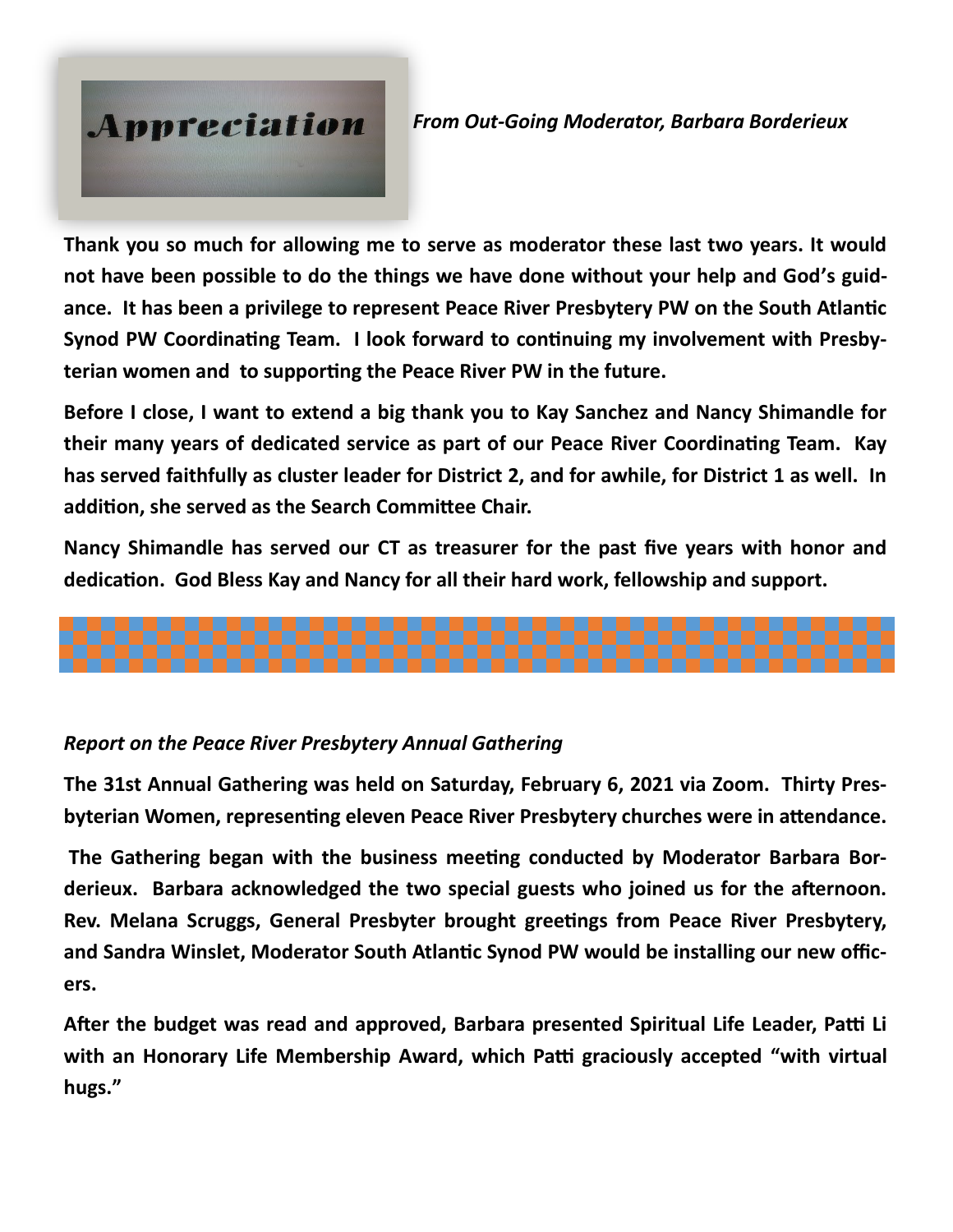**Barbara reminded the group that the Spring Retreat will take place in person at DaySpring Conference Center on Monday, March 8 from 9:00 to 5:00. Registration is \$30 which includes lunch. Barbara reassured everyone that the center has adequate space to allow for social distancing. This year's theme is "Walking with Jesus". As we have in the past, churches are asked to donate a gift basket that will be raffled off at the Gathering. Tentative dates for Help Shop (October 16, 2021), and PRP 32nd Annual Gathering (February 5, 2022), were announced.**

**Mission Haven, a community owned by Presbyterian Women that affords living accommodations to missionaries and their families upon their return to the States, is celebrating its 70th anniversary with unique weekly fundraisers, reported Barbara.**

**Kay Sanchez, Cluster Leader District II and Search Committee Chairperson, reported the names of nominees for PRP CT officers for 2-year terms. Sandra Wharton was nominated for Moderator, Barbara Borderieux nominated for Treasurer, and Nancy Varner for Secretary. With no nominations from the floor, this slate was elected by acclamation.**

**Kay reminded everyone that Cluster Leaders are still needed for District II, III and IV.**

**Sandra Winslet, South Atlantic Synod Moderator, installed the newly-elected officers with words of encouragement and support. Barbara thanked everyone for their support during her term as moderator especially in light of 2020's challenges. New moderator Sandra Wharton thanked Barbara for her leadership, support and friendship. She presented Barbara with a beautiful piece of artwork which stated, " My religion is very simple. My religion is kindness". Sandra introduced her Coordinating Team: Secretary, Nancy Varner, Treasurer Barbara Borderieux, Historian Janet Harris, Spiritual Life Leader Patti Li, Editor of**  *The Messenger* **Barb Crann, Cluster Leader District I Elaine Waldron, and Cluster Leader District V Betty Mangos.**

*Sandra Wharton addressed the attendees with an inspirational message, a copy of which follows this report.*

**Sandra Winslet introduced the slate of officers for 3-year terms at the Synod level. She explained that officers at the Synod level rotate between the three states represented, South Carolina, Georgia and Florida, this has been the formula for positions since the north and south Presbyterian churches reunited. (Sandra shared that Cleda Lacey was the first Moderator for the newly-reunited synod. She is 95 years old and an inspiration to all Presbyterian Women.)**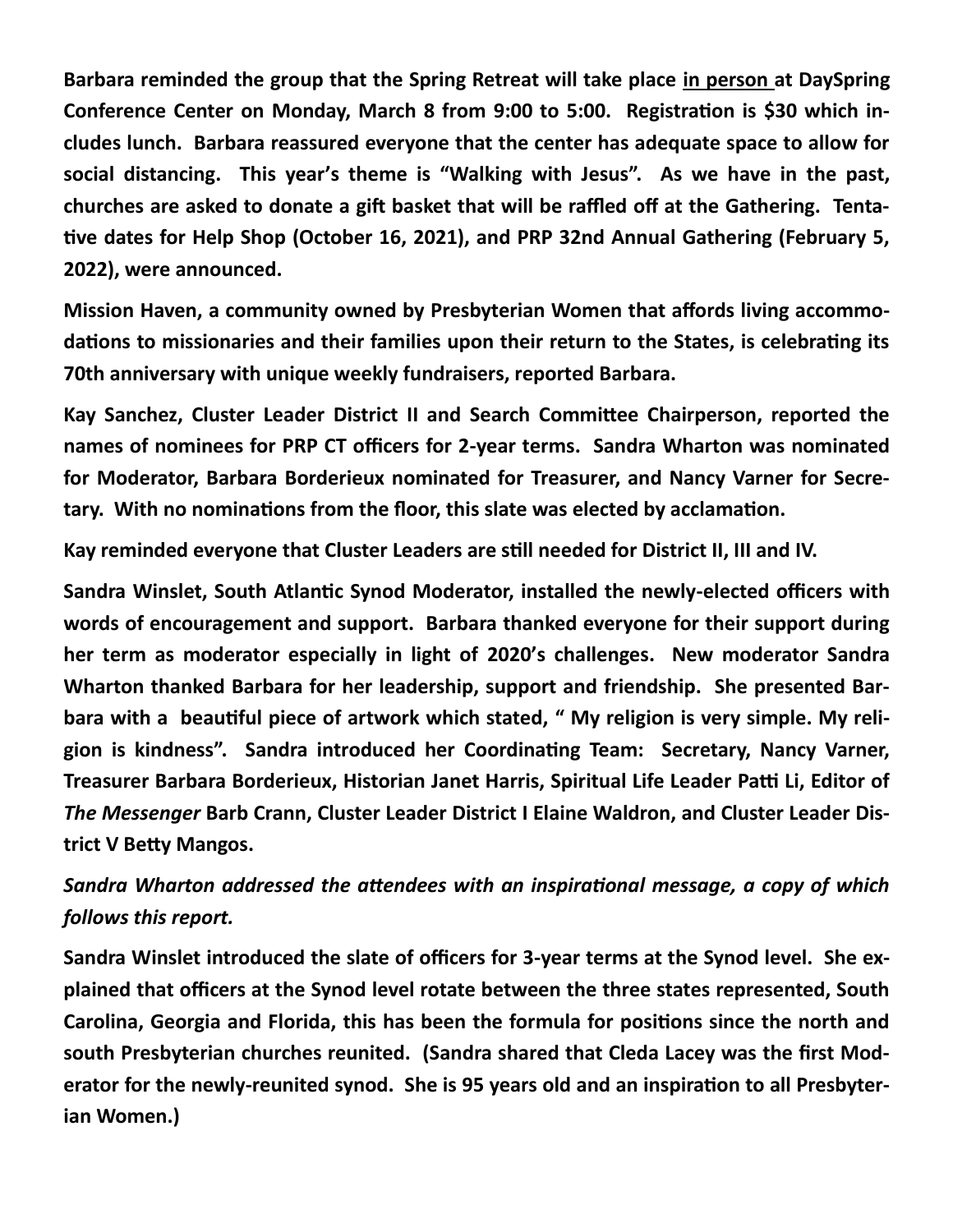**The slate of nominees for the coming 3-year term are from Florida and include Secretary/ Historian Suzanne Hinman; Leadership Development Specialist, Rev. Julie Jensen-Higbee; Church-Employed Women Member-At-Large, Rev. Christina Greenawalt. The vote was unanimous to elect. Changes to the South Atlantic Synod PW bylaws were voted on and passed as well**

**Spiritual Life Leader Patti Li offered the closing prayer after which Moderator Sandra Wharton adjourned the business portion of the Gathering. Following a brief break, we resumed with the worship portion of the Gathering. Mary Webb played the piano live which really enhanced the worship experience. Rev. Melana Scruggs utilized Psalm 8** 



**as the foundation for her sermon, which stressed the fact that we have the image of God within each of us. "We are not human beings having a spiritual experience. We are spiritual beings having a human experience."** 

**Sandra Wharton thanked all those who attended the Gathering and charged them with the task of seeking out other women to join our local PW groups.** 



#### *Covenant Presbyterian, Fort Myers*

**Our church opened the Sanctuary for Sunday socially-distanced worship in the fall, but** 

**around Thanksgiving, our Session** voted to return to live-streaming**only for worship. We still needed to decorate our Sanctuary for our** live-stream worship, so each of **the definition of the cour PW Circles sent one volunteer to help two other com- mittees decorate for Advent. It was quiet.** The first Sunday of **Advent was quiet, due to the fact that we could not do our usual All Limitian multi-generational after worship activities including sharing a meal in Fellowship Hall.**

**Our three Circles went back to the Zoom room for our Bible** 



**study in January and February. We are patient. We are grateful for our church leadership helping to keep us safe as they find ways for our congregation, and PW to gather in the months ahead. Along with our Peace River Presbytery PW, we are lamenting along with our timely Bible study!**

*Beverly Campbell, Co-Moderator*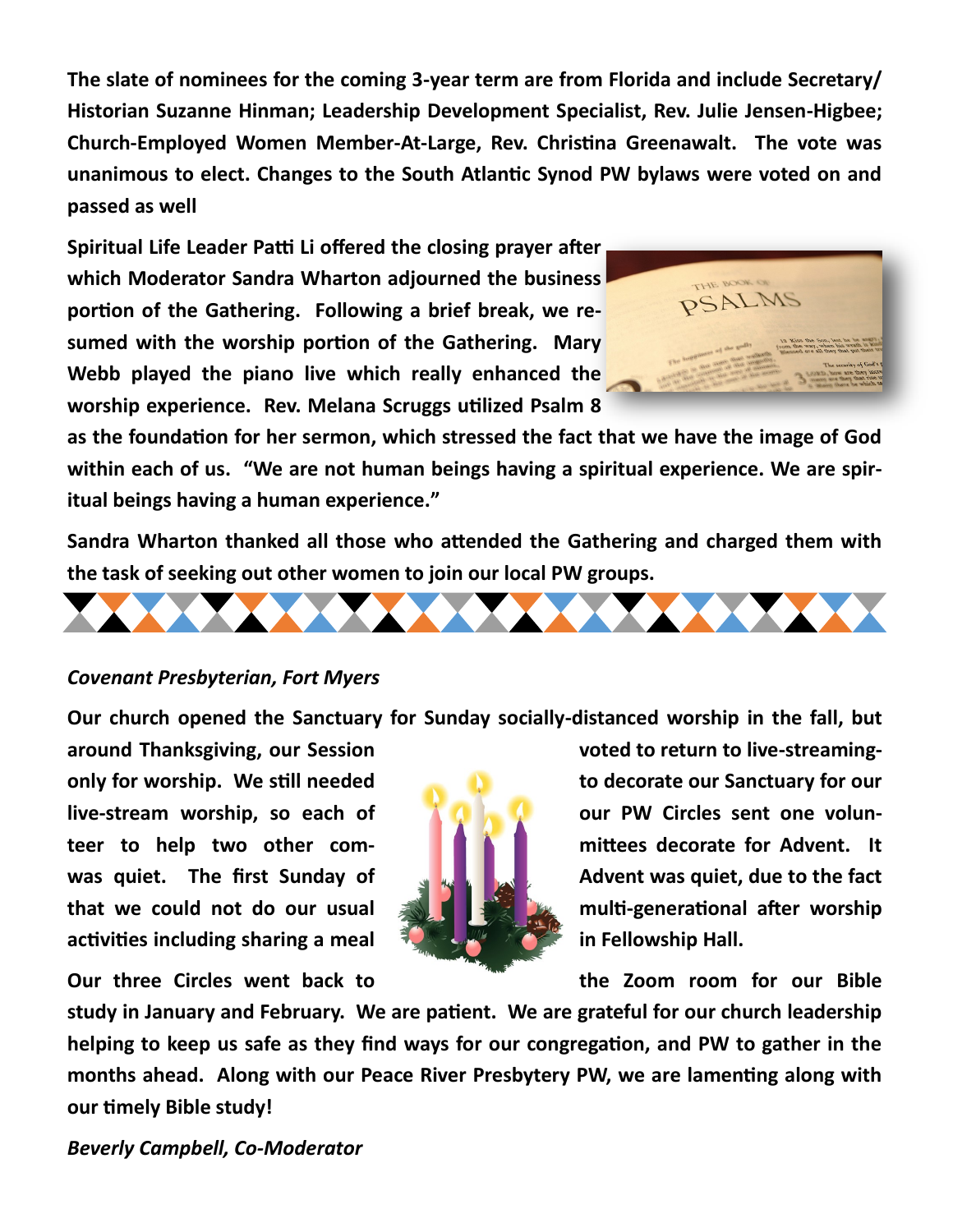#### *Moorings Presbyterian, Naples*

**We at MPW, have been moved by the world and national challenges during 2020. We also always look to scripture.**

*Our desire is not that others might be relieved while you are hard pressed, but that there might be equality. At the present time your plenty will supply what they need, so that in turn, their plenty will supply what you need. The goal is equality. 2 Corinthians 8:***13-14, NIV**

**One of our PW programs is Readers' Rendezvous, a book discussion group. One of the book we are reading for 2021 is** *Moment of Lift: How Empowering Women Changes the* 



*World* **by Melinda Gates. Melinda said, "Lets break down the walls and walk through the doors together." All of these have led us to settle on our goal for this year of** *Welcoming All Women.*

**Because of challenges of the Search Chair to find replacements for expiring CT positions, both our Treasurer, who had** 

**already accepted other commitments for our CT meeting time, and I, as Moderator, are continuing for an additional year. I pulled our CT team together early fall through a Zoom meeting. Together we planned for this unusual year. I had mental predictions on what I expected.**

**My biggest surprise that pleased me immensely was the collective commitment to continuing our programs as much as possible. Most markedly, they wanted in-person, monthly luncheons to continue. We planned for meals that were simple, with fewer decorations, and requirements of masks and social distancing. We started with 24 attendees, a number with which we were pleased. Our January meeting had 30 attendees, again, an encouraging number with many regular attendees. The speakers and topics continue to be informative, interesting, and helpful.**

**We had already known that one Circle, that had been holding on for a few years despite members who were aging or moving away, would close down following the 2019-2020 year. They actually closed down a couple months early due to Covid-19. One Circle chose to hold off from meeting until it seems safe to meet comfortably in person. The other**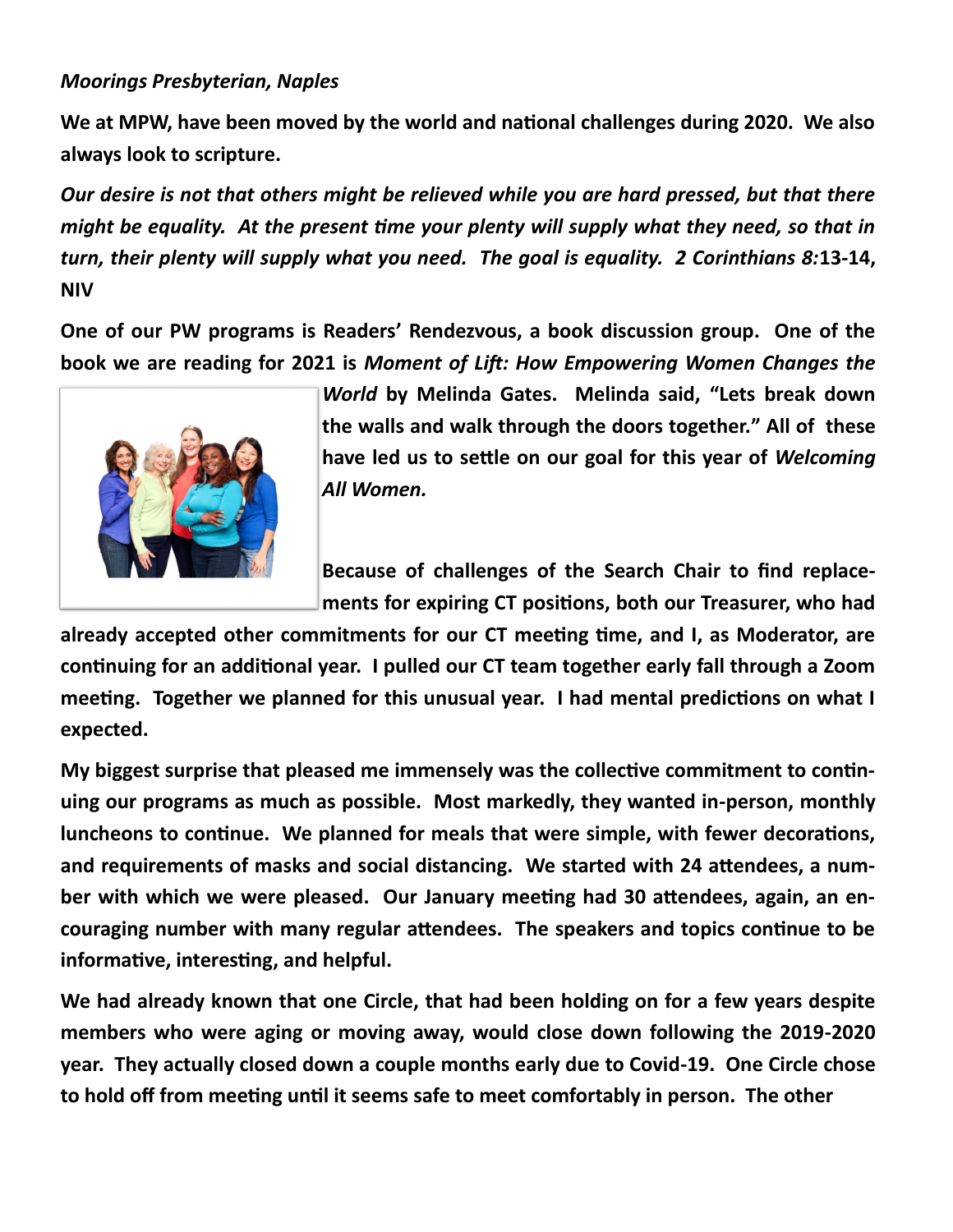**three Circles began to meet in hybrids of in-person and online, tweaking the details best for them. One Circle is having numbers higher than they have in years. The goals of**

*Fellowship, service* **to each other and others, and** *Bible study* **continue to be successful.**

**Our Readers' Rendezvous and prayer chain continue. Our weekly Bible study leader has put the program on hold for now. The Readers' Rendezvous and CT also meet in-person and via Zoom. We have learned that Zoom connections can be a challenge in areas of our church building. However, hearing voices spoken in the in-person group can be a challenge by those on Zoom unless they are right by the microphone. Despite our challenges, it seems that our PW group has strengthened in their commitment to, and support of each other. May Christ be praised.**

*Collene Van Noord, Moderator*



### *Faith Presbyterian, Cape Coral*

**Recently, my Co-Moderator Sharon Diersing, sent me this little poem that sums up many of the feelings we are all experiencing in this "new normal" world.**

# *Feeling Lost……*

*As I sit each morning and wonder what to do today, I pray that things will soon change someday. After being busy with almost daily tasks I now daily wear my mask! I feel estranged from my church world now. Wondering, if I will make and how. Trying to get a vaccine appointment, Not the easiest and most times a disappointment. But I continue each day and pray to God Hoping he does not think it too odd.*

**Faith's PW Coordinating Team had been meeting in-person (with the option to join via Zoom) until our campus was closed in early January. At that time we voted to suspend our Gatherings until next year. We also sent a note to each of the missions we support, reassuring them that we would continue to support them as best we can even though our fund raising opportunities are minimal.**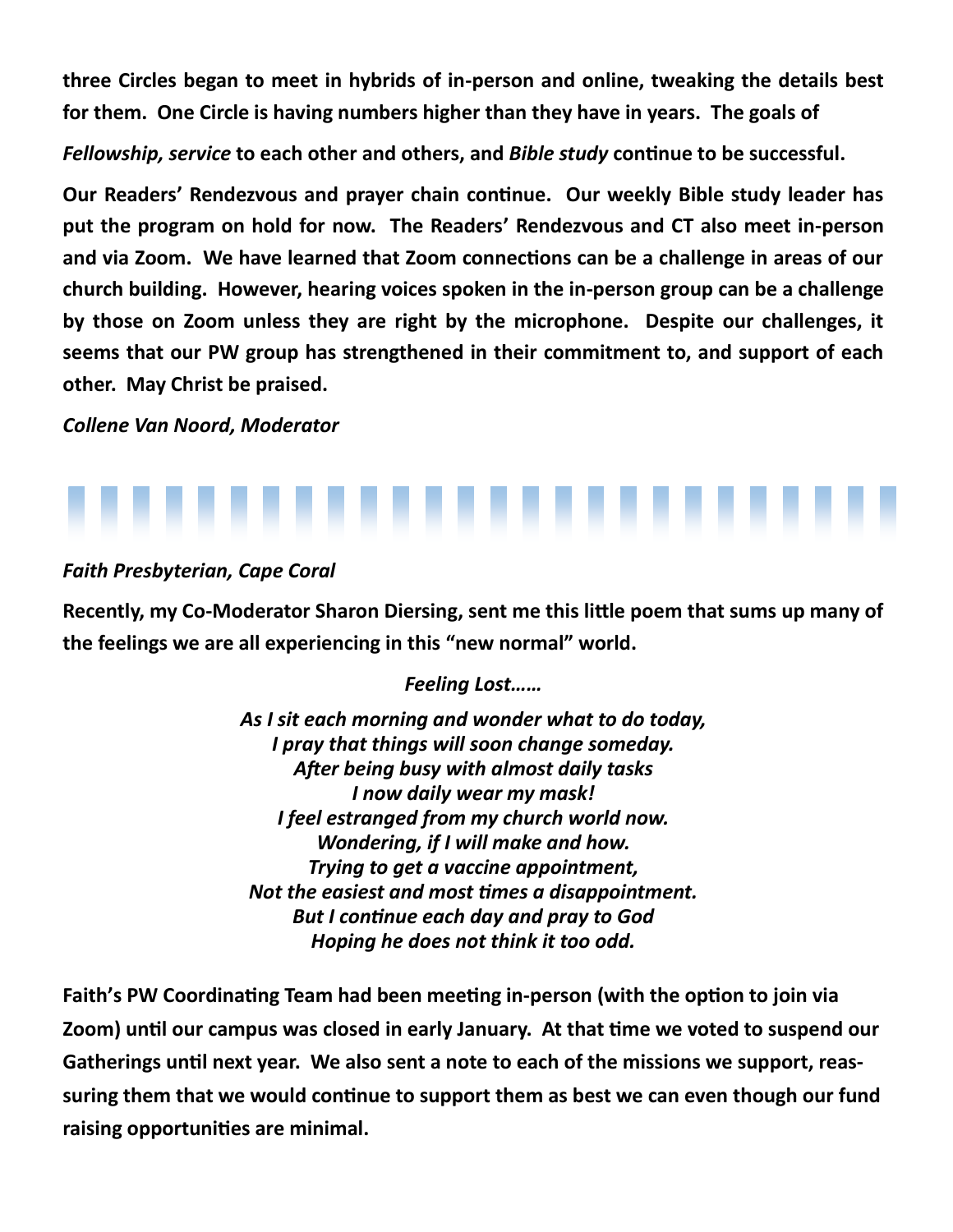**Our cookbook, Cooking with Faith, has proven to be a life-saver regarding our financial well -being. The cookbook arrived in mid-November and we were able to sell over half our original print order before Christmas!** 

**Currently we are working on sponsoring our first ever Holiday Bazaar! It is scheduled for Saturday, November 13, 2021, and will be held in either our Faith Center auditorium or outside depending on COVID conditions at that time. We will feature hand-made items for holiday and special occasion gift giving, as well as hand-crafted art,** 



**jewelry, clothing and woodworking. We will utilize food trucks for refreshments, which takes the burden of food prep and regulated hygiene out of our hands. We are very excited about this new project and hope that it will prove to be an annual event. If any of you or your members would like to participate, please contact me at barbcrannatpwf@gmail.com.**

**Blessings to all,**

*Barb Crann, Co-Moderator*



#### *Buckingham Presbyterian, Fort Myers*

**During the year 2020, even with no in-person church at Buckingham Presbyterian Church since March, we have been working diligently to continue our missions. With church services being on Zoom, we have developed inventive ways to sustain our multiple missions.**

**We support the Turks in Madagascar with monetary support through church donations but also many other worthy groups. Others include Mision Peniel with our continued 3 cents a meal offerings, as well as donated dry and canned goods our congregation drops off at the church. We also have a fun Souper Bowl Sunday collection which goes to Mision Peniel.**

**Tice Elementary School in Ft. Myers has been another outreach. We donate ingredients for** 



**50 families to prepare Easter dinners, and distribute to the school. Since there was no in-person school last year, the items collected were donated to Mision Peniel, but this year will be going to the children of Tice. There are two other donations to Tice, school supplies**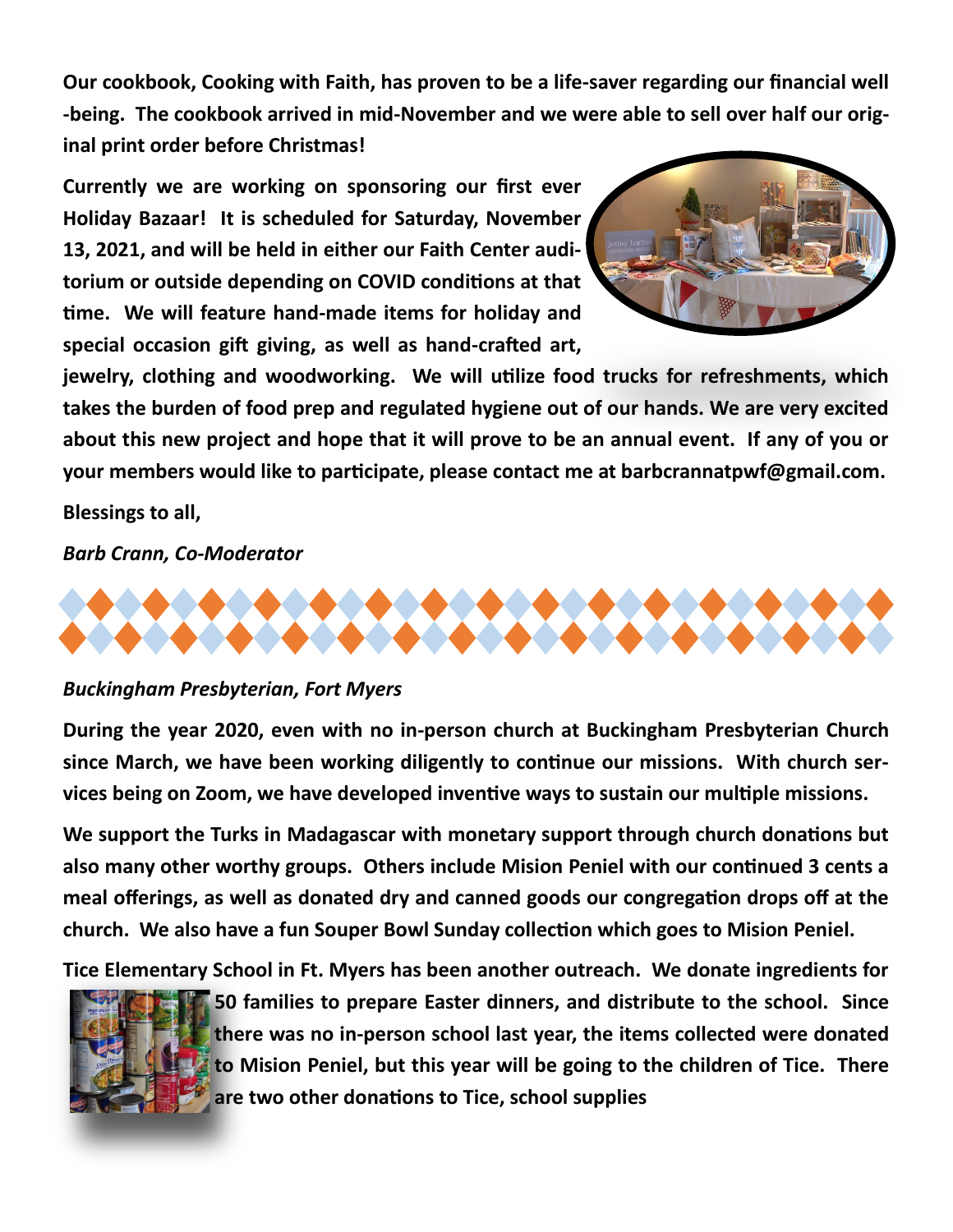**before the school l year begins in August, and an Angel Tree giving 50 children clothing and** 

**toy Christmas gifts in December. In previous years, we have donated enough money to send 10 children from this school to Cedarkirk, but sadly not this year, so the money will go toward 2021 if Cedarkirk camp resumes.**

**Last fall we had our annual blanket collection, and between monetary and blanket donations we were able to give 80 blankets to the Salvation Army.**

**The large group of sewers and stuffers at our church, "Stitch 'N Stuff", were meeting weekly at church to make items for Hospice, but in March that also discontinued. But at the end of the year, with no meetings and only five people working from home, they were able to donate 8,700 items, with 650 of them being face masks.**

**With all the challenges 2020 gave, we have joyously and generously continued our mission work.** *God is at work in and through Buckingham Presbyterian Church.*

### *Beth Day, Co-Moderator*



#### *Cypress Lake Presbyterian, Ft. Myers*

**Greetings from Cypress Lake! We want to wish everyone a happy and blessed New Year. Our modified schedule of spring events and activities are as follows:**

- **Several members attended the Zoom Peace River Annual Meeting on February 6. Thanks go to the organizers and speakers.**
- **The "Into the Light" Bible study has been meeting monthly, and will finish in April. The December 12th craft bazaar was very successful. The spring craft bazaar will be held March 13th, and the annual meeting on April 17th, probably by Zoom.**
- **Our coordinating team will be meeting the next couple of months by Zoom, and the lasagna take-out dinner will be rescheduled.**

**The Rev. Edward Bellis IV has accepted the pastor call at Cypress Lake, and will begin his ministry on February 21st. Thanks go the Rev. Andy Casto-Waters for guiding the church through the interim period and search process. We will continue to pray for our churches and this country. Stay safe and God bless.**

#### *Audrey Renn, Moderator*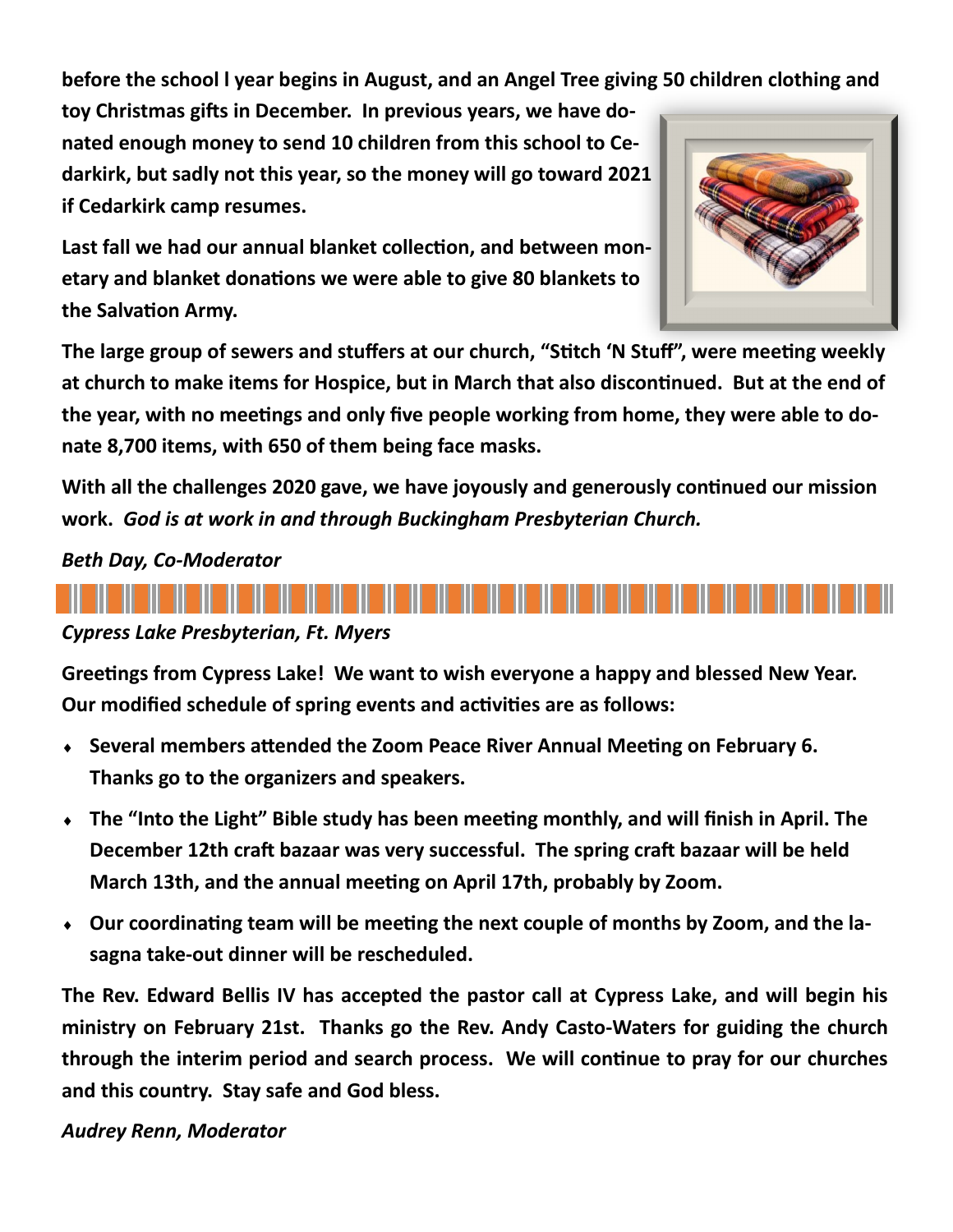#### *Venice Presbyterian, Venice*

**On Tuesday, January 19th, our PW met in our Chapel, wearing masks and sitting socially distanced, to hear Kate Holmes of The Sarasota Historical Society speak along with slides on The Centennial Celebration of Sarasota County! She portrayed Lizzie Guptell at 12 years old living then in the wilderness, and then again in her late 60's in 1921 when the wilderness became Sarasota County. Joanne Francks, our PW secretary, gave the Opening Prayer, Chris Dowden (our very own) gave the Devotion from Psalm 63, and new treasurer Gail Haynes bid farewell to outgoing treasurer Hope Gordon who is moving to Pennsylvania to be closer to her two daughters and their families. We went down Memory Lane with Hope as she had been treasurer for six years. Gail presented Hope with cards and a check. The ladies loved the program as well as the entire Gathering!**

**There were 22 or 23 ladies who ventured out to the Gathering and each one received a Valentine treat bag with homemade goodies as they left. The ladies were asked to bring their own bottled water. We met at 2:00 pm rather than at noon because we did not serve our usual potluck luncheon.**



**On Tuesday, February 16, our program will be The Lovely Chris** 

**Dowden giving a portrayal of a Bible Woman. We will have our Birthday Offering, a silent auction, and Moderator Niki Steitz will give the devotion on "A Woman".**

**On Tuesday, April 19, Carrie Miles will appraise items brought in by the ladies. The ladies can bring one to two items for appraisal. We will also announce our Honorary Life Membership (Woman of the Year) recipient.**

**Blessings, ladies and continue to Stay Well!**

*Niki Steitz, Moderator*



*Wear your mask, wash your hands, social distance and GET YOUR VACCINATION*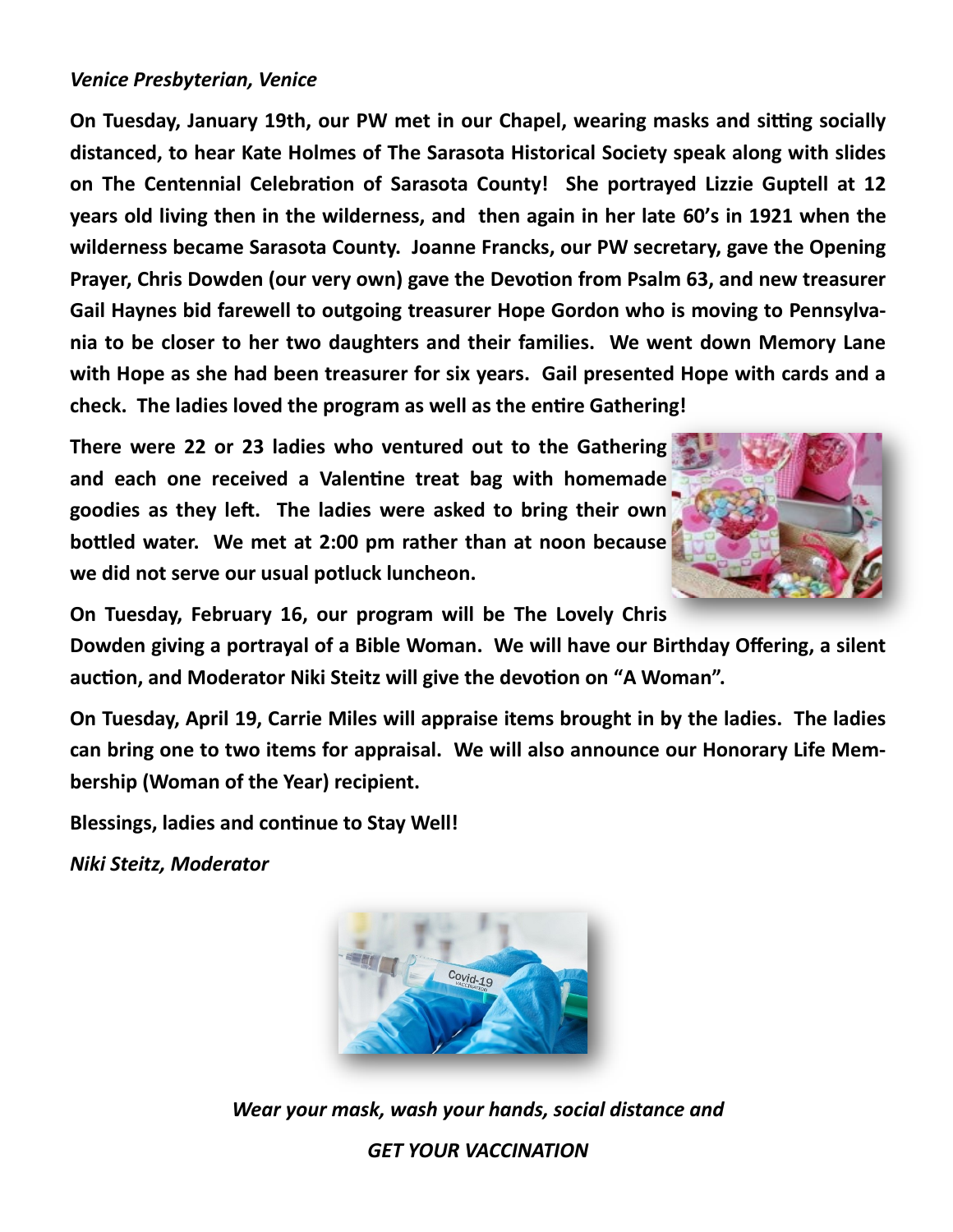#### *First Presbyterian, Naples*

**Presbyterian Women of First Presbyterian Church in Naples continue to meet for Circles on Zoom. We are hoping and looking forward to perhaps an in-person Gathering program in the sanctuary this spring.**

**We have sad news. Our Moderator, Barbara Heissner's husband Karl has become very ill. We pray for them both and if anyone knows them, or wants to send a card, their address is 409 Sympathy Way, Centerville, MD 21617.**

**Our new directories are out and being distributed. This is the second year we have used the present format of directory/scrapbook. This has eliminated the need for a Historian except as a photographer and a space to store scrapbooks. It puts into our ladies' hand a snapshot of the year in pictures, events, and information.**

**In January we celebrated Blanket Sunday. Although most gifts were monetary to purchase blankets, some blankets were collected and all will be taken to Mision Peniel.**

**Our pledge letters have been mailed out to all ladies in our church. This is our only fundraising activity.**

**We look forward to celebrating our newly-installed officers this spring. Carolyn Smith Bennett will be the next Moderator, and has already stepped up to assist Barbara with her duties. Carolyn can be reached at 255 Park Shore Dr., #341, Naples, FL 34103; her phone is 239-776-1644; her email is cjosmith341@gmail.com.**

*Betty Mangos, Cluster Leader District V*



#### *Burnt Store Presbyterian, Punta Gorda*

**Presbyterian Women of BSPC held on "off campus" Gathering at the Military Heritage Museum in Punta Gorda on Pearl Harbor Day, December 7th. Over 50 members and friends enjoyed learning about the newly-located museum and the private tours of the many interesting displays (some interactive), followed by box lunches on the open air patio. The spacious auditorium provided for the necessary spacing of our masked attendees.**

**Our March Gathering is planned for the 15th at 11:00 am. The program will be provided by Buddy Ferguson, Church Relations Manager at Thornwell Homes for Children, in**